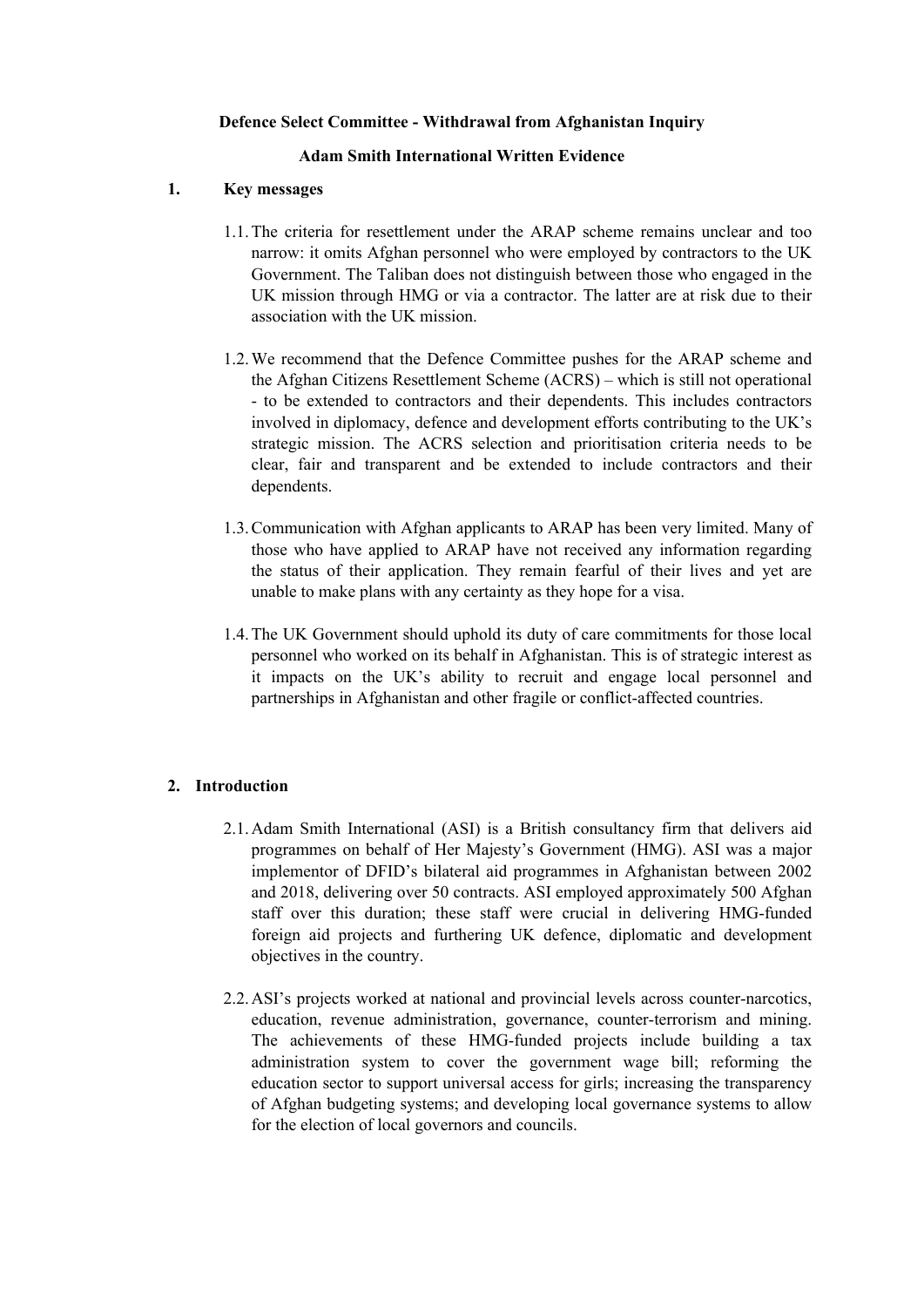- 2.3.Due to their work on HMG and UK affiliated projects, many former ASI Afghan staff have received specific and direct threats from the Taliban. As such, ASI has been supporting Afghan colleagues in their evacuation efforts, including helping them understand evacuation options.
- 2.4.Of over 230 former ASI Afghan staff who applied for evacuation to the UK, only 32 received an email from HMG informing them to come forward to the Baron Hotel. Our evidence below draws on first-hand accounts of these individuals' experiences in attempting to get to the Baron Hotel. Please note we have only commented where we have sufficient evidence.

## **3. How successful was the evacuation? Did it go according to plan?**

- 3.1.The direct evidence provided by our Afghan colleagues through communications over the course of the evacuation period, suggests that the evacuation failed to adequately align with the principles of a human security approach. Such an approach is championed by the MoD and the British military<sup>1</sup>: yet does not appear to have been adequately translated into the operational planning and execution process, as detailed below.
- 3.2.The selection of the Baron Hotel as the processing point for evacuations proved dangerous and highly challenging for individuals to reach. Individuals had to navigate large crowds and multiple Taliban checkpoints. Ultimately the most successful route required individuals to travel through an extensive sewage network. The majority of the ASI staff who were called forward attempted to make it to the Baron Hotel on numerous occasions, often being forced to travel at night, and failed to make it. One colleague described it as "virtually impossible with young children." Many were injured during the journey. The difficultly reaching the Baron Hotel forced people to make the devastating choice of leaving dependents behind: one colleague twice attempted to make it to the Baron with his wife and young children and found it too difficult. He subsequently made the decision to attempt it again the next day with only his oldest child: they made it successfully, but his wife and younger children now remain stranded in Kabul.
- 3.3.Given the Taliban checkpoints, a number of other country embassies coordinated transport for their citizens/Afghans eligible for evacuation. This was not provided by MoD to any of our former staff. We believe this would have enabled more ARAP cleared individuals to reach the Baron Hotel, and it would have crucially better supported those who were most vulnerable given the young age of their dependents.
- 3.4.Our colleagues who attempted to reach the Baron Hotel but who failed reported that they ultimately regretted the attempt. They stated that: their children were severely traumatised by the scenes (one girl became temporarily speechless after the attempt); they became more fearful after their attempt to leave because it had

<sup>1</sup> See for example JSP 1325 Pt 1 (open source). Annex A to Chapter 5 details refers to the Afghanistan context and notes that "PJHQ 'O' Plan and follow on orders will include a gender analysis of the area of operations". Our experience suggests that sufficient gender analysis was absent during the planning phase of this evacuation operation.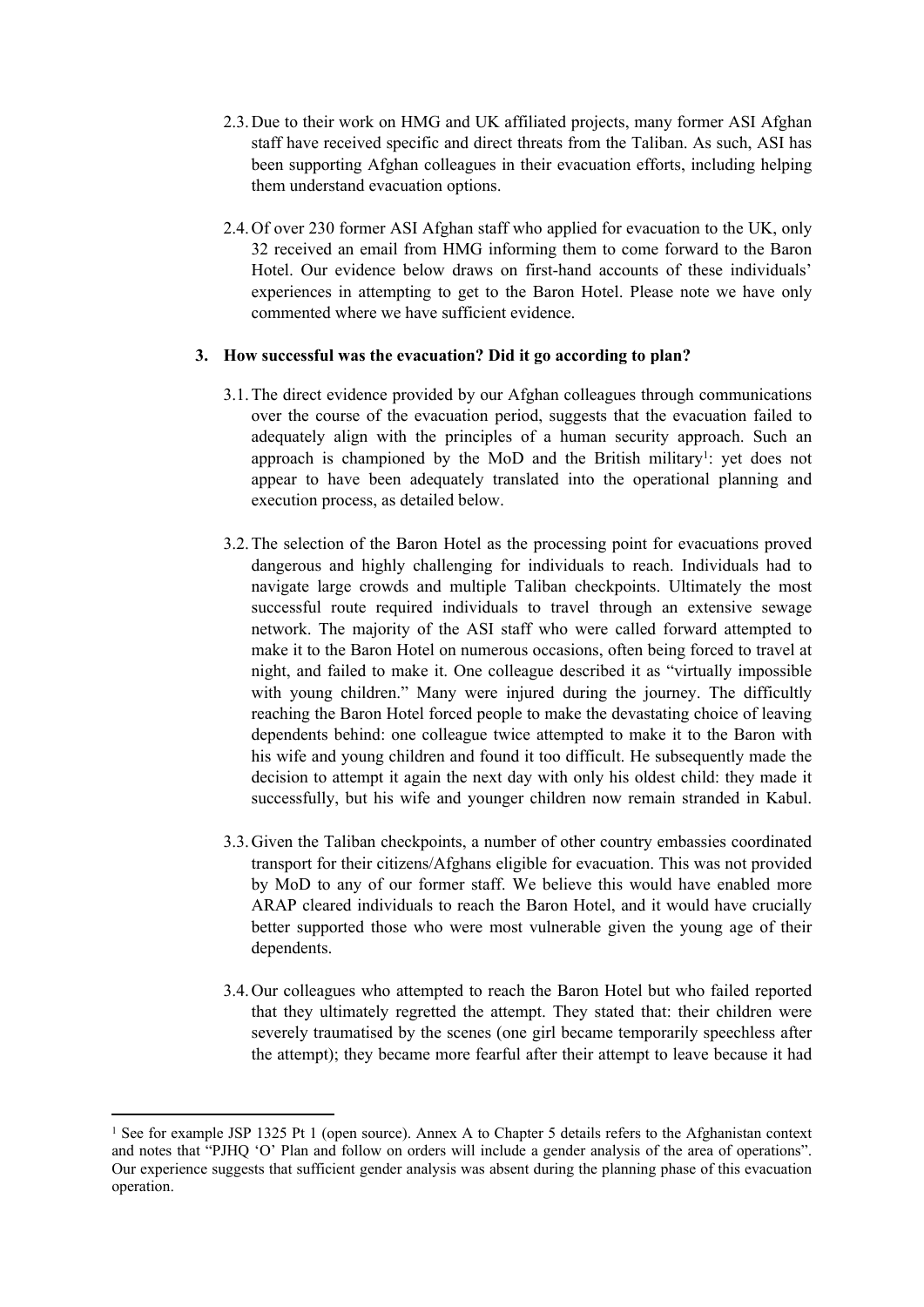been noticed in their neighbourhoods: "everyone left behind is exposed to the Taliban for attempting airport and failed".

- 3.5.There was confusion surrounding which gate individuals should go to when they reached the Baron Hotel. We believe this was partly due to the URL to an online map provided in the evacuation email malfunctioning. The confusion was also exacerbated by a sign (in English) placed on the back ("South"/ "East") gate into the Baron Hotel compound that read 'British Passport holders... [unreadable]'. As a result of this signage, six of our Afghan families waited outside this gate for almost a day thinking they were in the correct location. Despite making several requests to enter, they were not admitted through this gate. While we tried to communicate to them the requirement to move to the front ("North") gate, these families struggled to believe that they could be so close to safety and yet asked to enter via a different gate which required the navigation of dense crowds and further Taliban checkpoints. We do not believe that any of our families who queued outside this gate subsequently made it onto the evacuation flights: it had been too traumatic for them to reach the 'wrong' gate and they had lost crucial time in traversing the crowds to then make it in time.
- 3.6.Our team also supported one British citizen attempt to enter the Baron Hotel. Despite instructions from a very senior FCDO staff member that he report to the back gate of the Baron Hotel at a certain time, and waiting there for many hours, his name was never called out for entry. After hours at the gate, he turned back because his three young daughters could not bear the Taliban indiscriminately whipping innocent people with cables. Two days later, he instructed to report to a location within Kabul to be collected by bus. Again, he waited with his family for hours but his name was not on the list of bus passengers. He was left stranded in Kabul.
- 3.7.When individuals did make it to the correct front ("North") Gate to the Baron Hotel, there was no orderly process. It required getting the soldiers' attention and then showing the ARAP clearance documentation. This was not an easy task, and again, those who were most vulnerable (women and young children) were most unlikely to be able to reach the front of the crowds to display their documentation. One of our female colleagues who journeyed through Kabul and reached the vicinity of the Baron Hotel sent this message: "I was here from 8pm till now [12 hours later]. Was beatin (sic) by Taliban. Lost my bag with all my money. Lost my husband's phone. And at the end nothing. We have to go back home. This does not work at all..."
- 3.8.The correspondence to Afghans from MoD, bar one email, has only been in English and not in Dari or Pashto, which has led to confusion in communications.
- 3.9.The majority of our former staff who applied to be evacuated to the UK through ARAP, are yet to receive correspondence on the status of their application, some three months after submitting their applications. They remain fearful of their lives and yet are unable to make plans with any certainty as they retain some hope that their application might be successful.